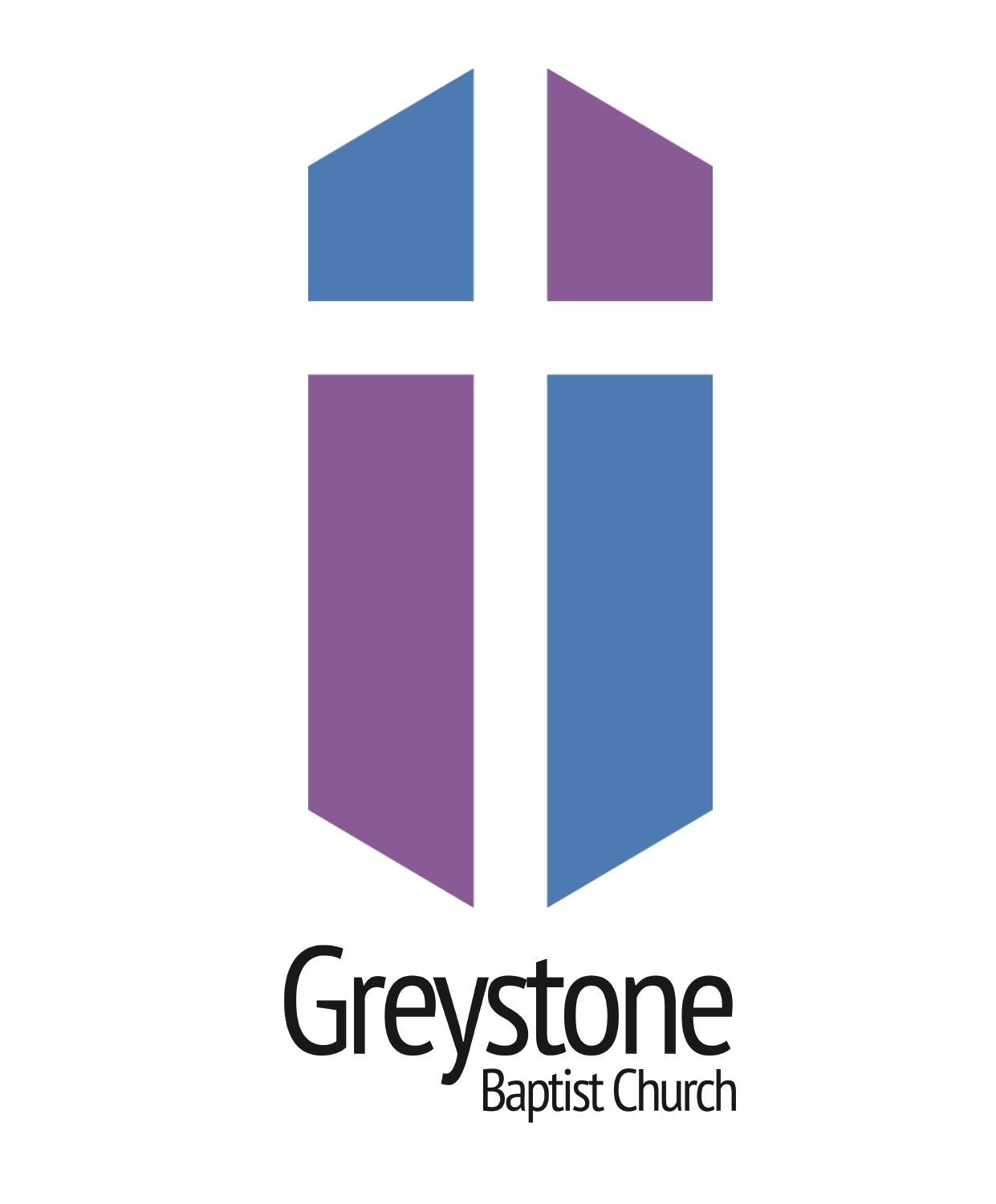*With Christ as the Cornerstone, we will build a church of living stones, where every member is a minister and is equipped to express God's love by word and deed to all people.* 

 *Based on I Peter 2:5,*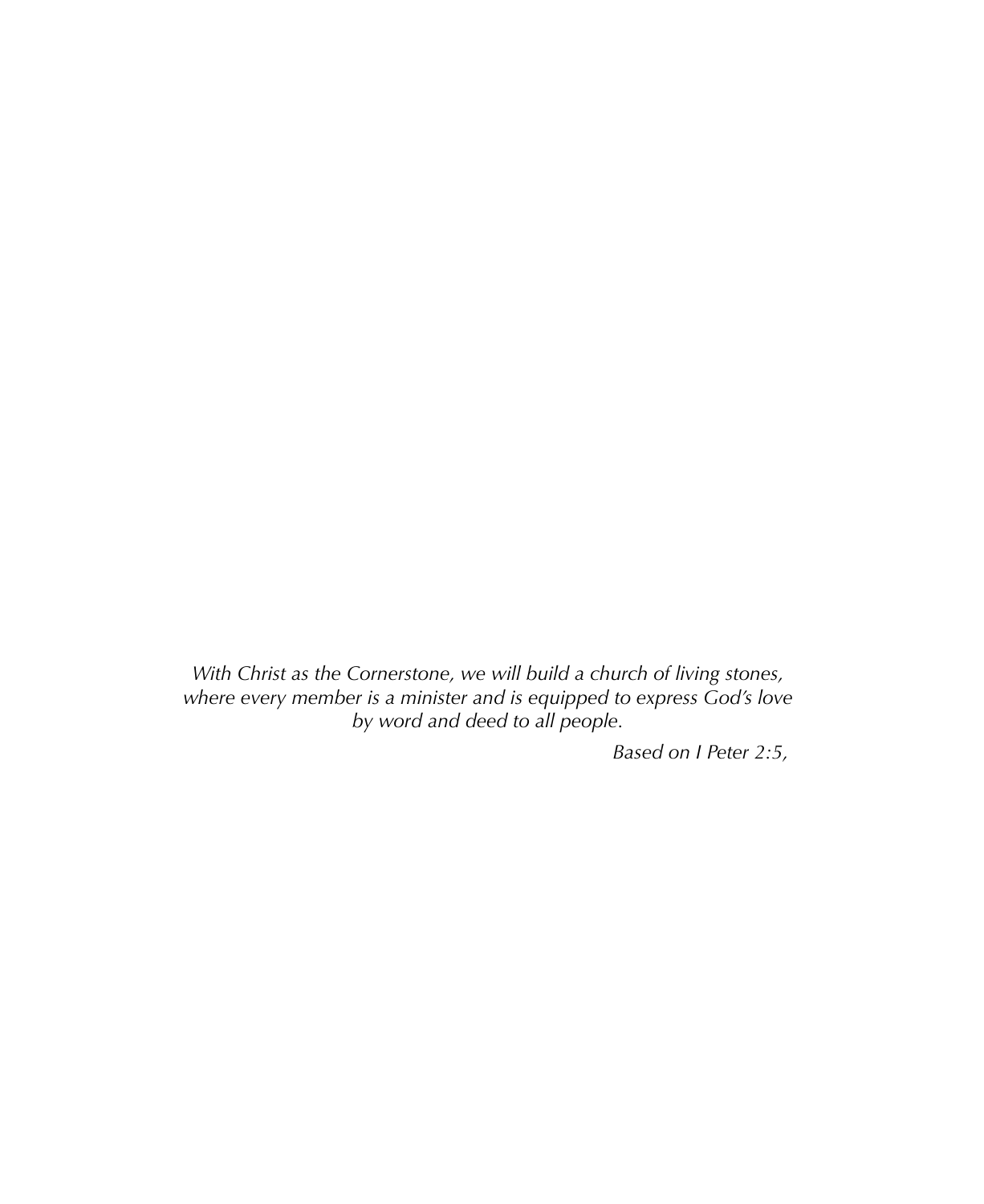# **The Worship of God**  Sixth Sunday of Easter May 22, 2022

*All are invited to sing during worship! Masks are recommended but not required. For anyone who would like to wear a mask but does not have one, they are available at the back of the sanctuary.* 

**Prelude Prelude 19.1 19.1 Prelude 19.1 CODE 10.1 CODE 10.1 CODE 10.1 CODE 10.1 Prelude** *Arr. Cindy Berry* Cynthia Griesedieck

### **Welcome Anna Beth Cross Anna Beth Cross Anna Beth Cross**

### **☦ Call to Worship**

- One: O Divine Voice, you sing and the universe comes into being;
- **All: O Divine Breath, You breathe and all things spring to life;**
- One: O Divine Word, You call and creation is sustained;
- **All: O Divine Flesh, You are born among us, and the Creator is clothed in creation;**
- One: O Divine Spirit, You contain all that has been formed;
- **All: O Divine Life, You are the pulse of all that is;**
- One: And so, in faith and expectation, in wonder and celebration we gather to remember this mystery:
- **All: In you all things live and move and have being, In all things, you live and move and express your Divine artistry;**
- One: And so we join with creation in the eternal song of worship and devotion.
- **All: Amen.**

| <i><b>† Opening Hymn 400</b></i> | "Glorious Things of Thee Are Spoken" | <b>AUSTRIAN HYMN</b>           |
|----------------------------------|--------------------------------------|--------------------------------|
|                                  | Stanzas 1-3                          | Words by John Newton, altered; |
|                                  |                                      | Music by Franz Joseph Haydn    |

 *During the last stanza of our opening hymn, all children are invited to come forward for today's children's sermon.*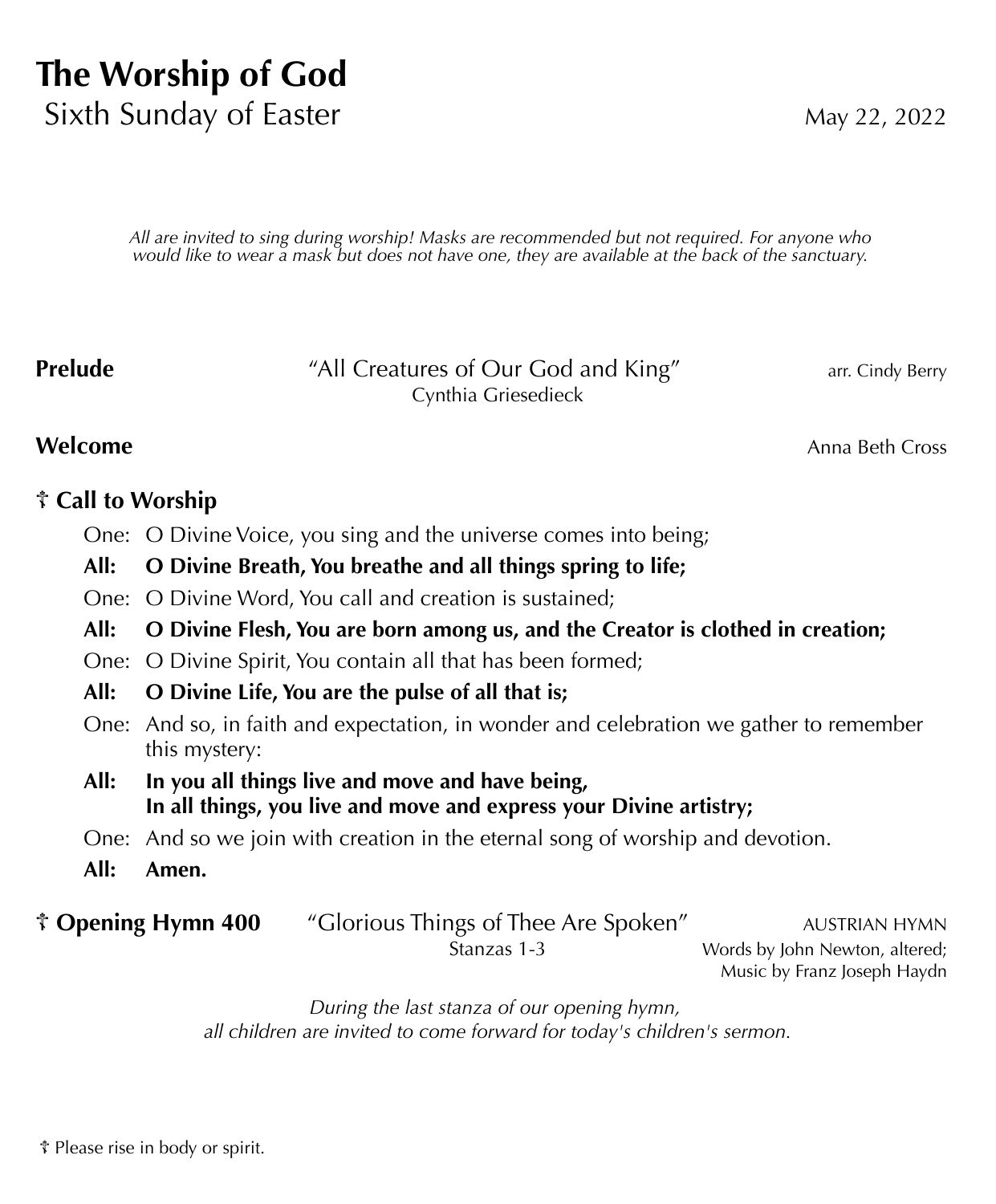### **Children's Sermon April Alston April Alston April Alston**

 *As our offertory anthem is sung, please feel free to place your offering in the plates that are passed, or you can also give online at [greystonechurch.org/](http://greystonechurch.org/)give.* 

**Offertory Anthem 1988** "For the Beauty of the Earth" Setting by John Rutter GBC Adult Choir

For the beauty of the earth, for the glory of the skies, for the love which from our birth over and around us lies:

Refrain: Lord of all, to thee we raise this, our joyful hymn of praise.

For the beauty of each hour of the day and of the night, hill and vale, and tree and flower, sun and moon, and stars of light: (Refrain)

For the joy of human love, brother, sister, parent, child, friends on earth, and friends above, for all gentle thoughts and mild: (Refrain)

For each perfect gift of thine to our race so freely given, graces human and divine, flow'rs of earth and buds of heav'n (Refrain).

This, our joyful hymn of praise.

# *T* **Doxology** "Praise God from Whom All Blessings Flow" LASST UNS ERFREUEN

 **Praise God, from whom all blessings flow; Praise Christ, all people here below; O praise God! Alleluia! Praise God above, ye heavenly host; Creator, Christ, and Holy Ghost. O praise God! O praise God! Alleluia! Alleluia! Alleluia!** 

### **Prayer of Dedication** *Prayer of Dedication*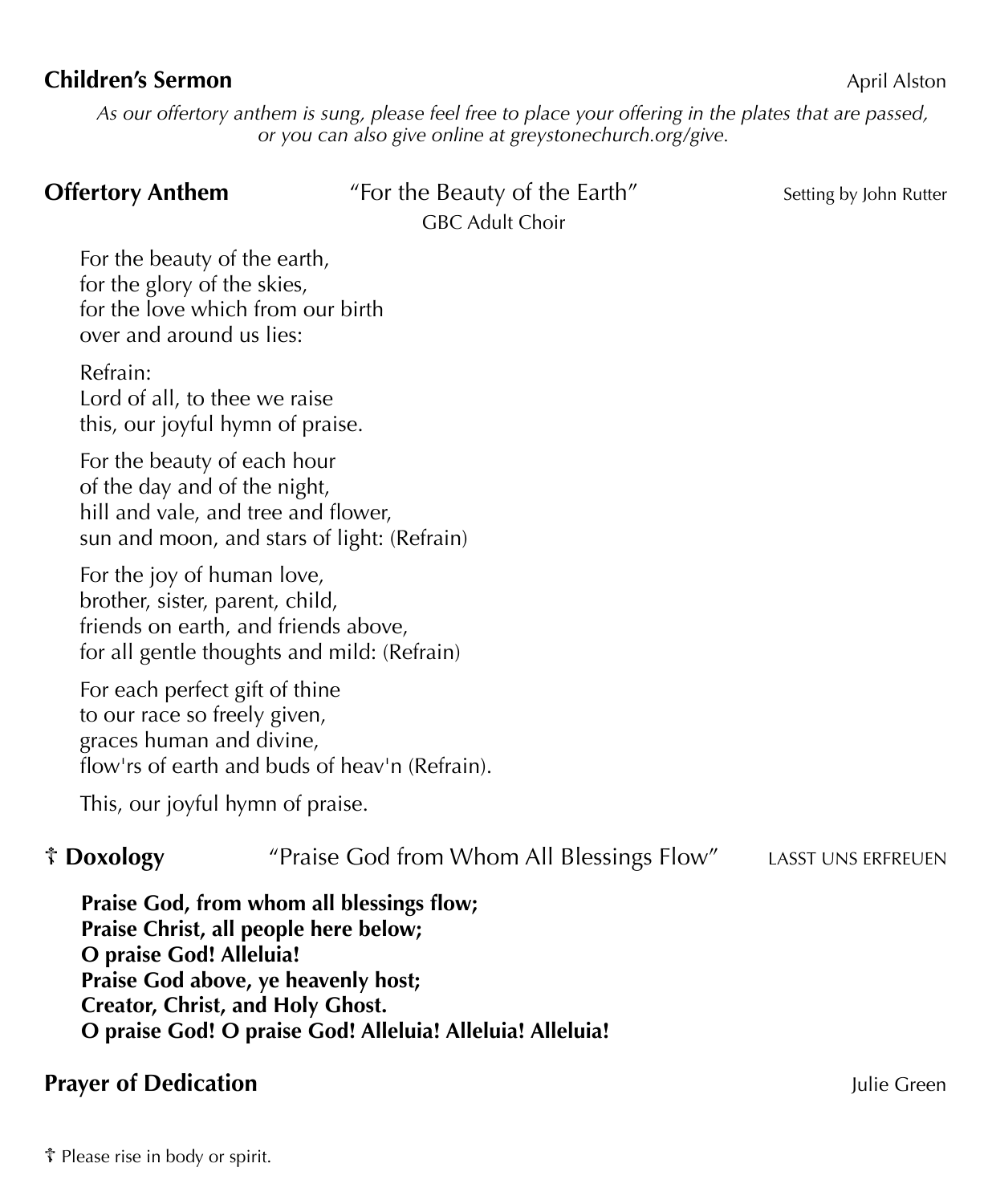| <b>Sermon</b>                                                                                                                                                                                                             | "The Cost and The Promise"                                                                                                   | Chrissy Tatum Williamson                     |
|---------------------------------------------------------------------------------------------------------------------------------------------------------------------------------------------------------------------------|------------------------------------------------------------------------------------------------------------------------------|----------------------------------------------|
| <b>Silent Reflection</b>                                                                                                                                                                                                  |                                                                                                                              |                                              |
| <b>Musical Reflection</b><br>Verse:<br>In the beginning, with the heavens and the earth,<br>The waters spinning, forming life and giving birth<br>To the garden from which our story grows, and the<br>Current flows, oh, | "River of God"<br>Christian McIvor, Congregation                                                                             | Words and Music<br>by Christian McIvor ©2018 |
| Chorus A:<br>Into the river we go,<br>Cleansed by the waters that know<br>All places and times, through all of creation;<br>Rising, the spirit will lead us on the River of God.                                          |                                                                                                                              |                                              |
| Verse:<br>The seas are surging, once again we've lost our way,<br>We turn back to You, oh,                                                                                                                                | The coasts submerging, with more and more lives lost each day;<br>A hard rain's falling, and we won't make it through unless |                                              |
| Chorus B:<br>Back to the river we go,<br>Cleansed by the waters that know<br>All places and times, through all of creation;<br>Rising, the spirit will lead us on the River of God.                                       |                                                                                                                              |                                              |
| Bridge:<br>Let your justice roll on<br>Down, down;<br>Streams of righteousness and<br>Love will shape us.                                                                                                                 |                                                                                                                              |                                              |
| Verse:<br>In these waters where we can be reborn, and                                                                                                                                                                     | When we were thirsty, your living water cooled our tongue<br>And in your mercy, you quenched our hearts and made us one      |                                              |

**Scripture Reading** Jeremiah 4:19-31; Revelation 22:1-5 Heather Choplin

All will be transformed, oh,

### **(Chorus B)**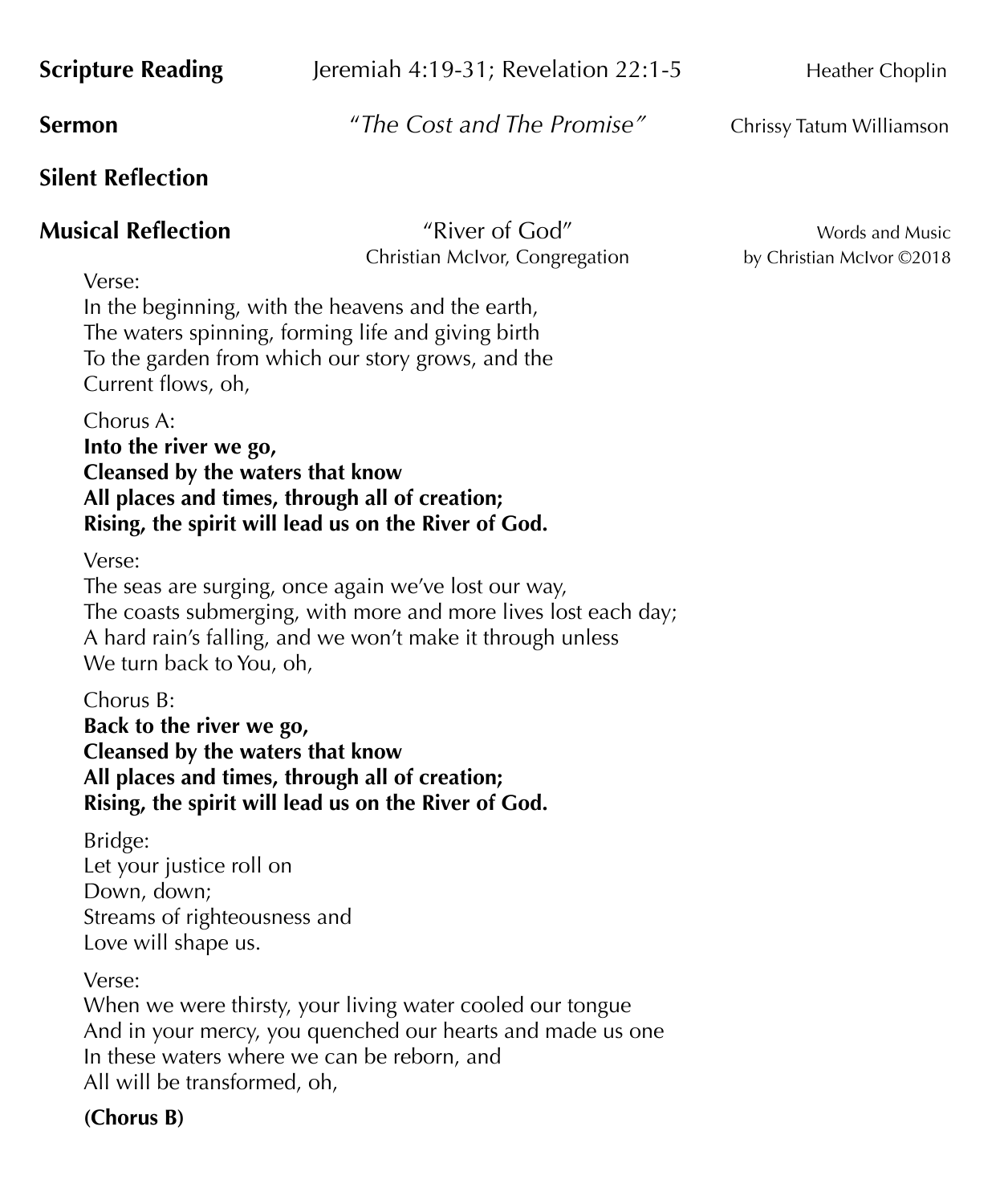## **Pastoral Prayer April Alston**

**<sup>** $\dagger$ **</sup> Hymn of Response** "Shall We Gather at the River" HANSON PLACE;

Words and Music by Robert Lowry

**Shall we gather at the river, where bright angel feet have trod, with its crystal tide forever flowing by the throne of God?** 

### Refrain:

**Yes, we'll gather at the river, the beautiful, the beautiful river; gather with the saints at the river that flows by the throne of God.** 

**On the margin of the river, washing up its silver spray, we will walk and worship ever, all the happy golden day.**

(Refrain)

**Ere we reach the shining river, lay we every burden down; grace our spirits will deliver, and provide a robe and crown.**

(Refrain)

**Soon we'll reach the shining river; soon our pilgrimage will cease; soon our happy hearts will quiver with the melody of peace.**

(Refrain)

# **Celebrating Community** Steve Rose

**Postlude** The **Postlude Postlude 1988 1988 1998 1999 1999 1999 1999 1999 1999 1999 1999 1999 1999 1999 1999 1999 1999 1999 1999 1999 1999 1999 1999 1999 1999 1999 19** Cynthia Griesedieck

**Benediction** Chrissy Tatum Williamson

**Invitation Chrissy Tatum Williamson**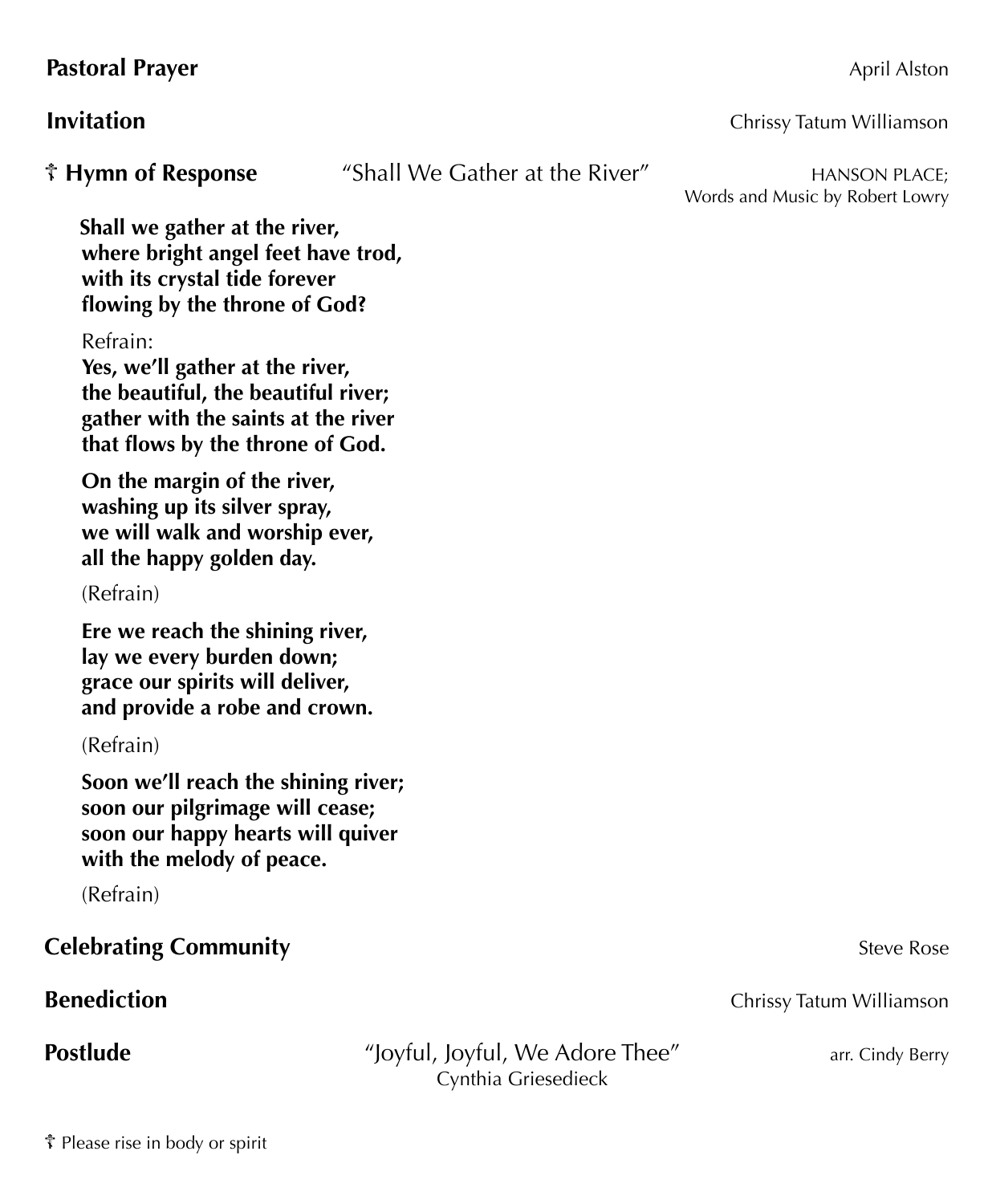Music and song texts printed in this bulletin used by permission with CCLI License #295340 and OneLicense License # P-400143.